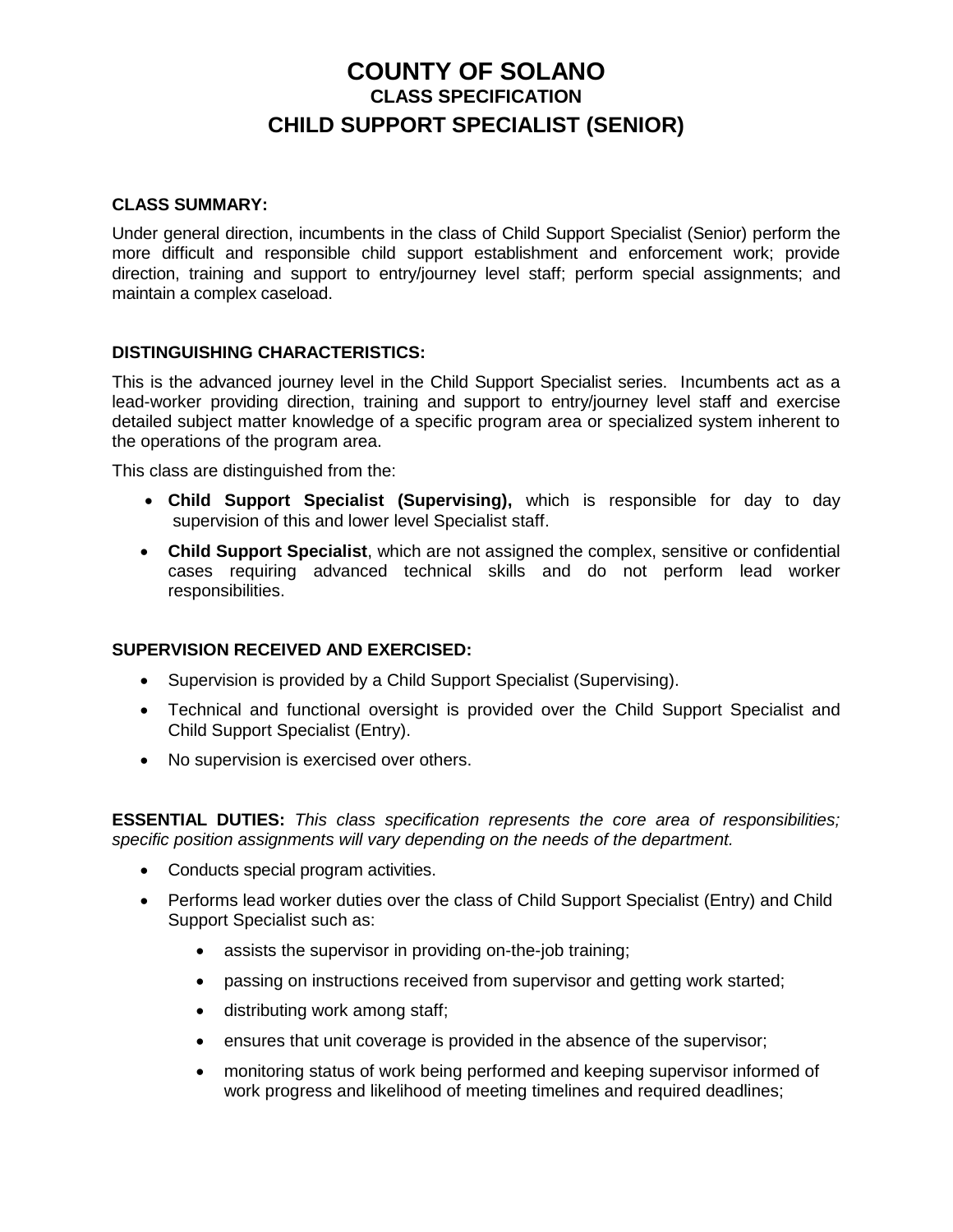- reviewing work of assigned crew, informing supervisor of customer feedback, work quality, conduct problems, etc. and providing input on performance to supervisor;
- interprets standards and regulations;
- provides assistance and support to unit staff;
- resolving informal employee complaints; and
- ensuring work is performed safely and efficiently.
- Performs the same duties as the work being led.Provides assistance to the assigned Child Support Attorney in preparing actions for court as required and necessary to resolve the issues of a specific case file situation; enters into stipulated agreements subject to attorney approval; gathers information, prepares cases for court hearings, conducts case file reviews and makes recommendations.
- Performs a wide range of duties and responsibilities in providing assistance to the legal division of the department as required; prepares cases for civil or criminal prosecution; prepares legal documents.
- Conducts case assessment, research, review and investigation; analyzes and evaluates the more difficult and sensitive cases, such as those involving complex issues, local agency staff or public figures, or complaints regarding program services.
- Interviews custodial and non-custodial parents, witnesses, family members, representatives from law enforcement agencies, and attorneys to obtain statements and gather information for locating absent parents and determining financial status; ensures that forms and applications for family support payments are complete and accurate; explains general legal requirements and the calculation of support payments to noncustodial parents and other involved parties.
- Contacts non-custodial parents in writing or by telephone to advise them of their family support obligations; obtains financial declarations and to prepare stipulation of monthly child support payments consistent with absent parent's personal income; establishes the amount of child support payment based on financial status of absent parents.
- Participates in interviews to secure support agreements and to persuade responsible parties to make payments without recourse to legal action.
- Explains legal rights, resolves or refers complaints, provides information in response to inquiries from custodial and non-custodial parents to initiate case files; gathers factual information on all parties concerned regarding child, spousal, and medical support obligations; ensures case files are properly maintained and correspondence is dealt with in a timely manner; may maintain a reduced caseload of complex cases to include "restricted" confidential cases.
- Acts as ombudsperson to customers in need of assistance; assists customers with concerns and complaints; provides referrals to and contacts other agencies and California DCSS regarding complainants; enters formal complaint information on state computer system; resolves formal complaints.
- Monitors casework activities and makes recommendations regarding changes needed in policy and procedures to maintain compliance with state and federal regulations.
- May process Order After Hearings after a resolution has been reached at the court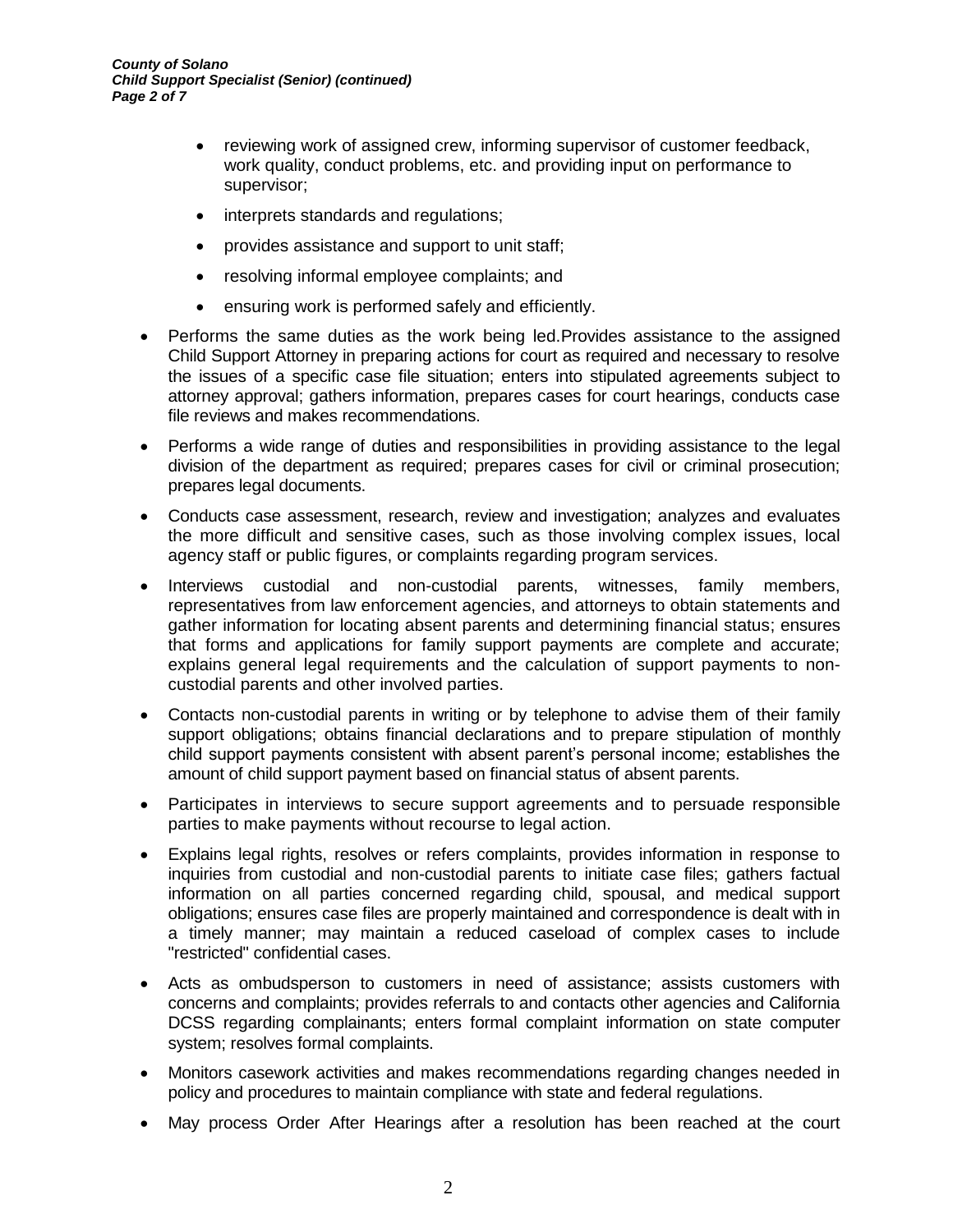hearing; generates legal documents; serves legal documents where appropriate.

- Is designated as a complaints coordinator for the purpose of resolving disputes with case participants regarding the application of regulations, policies and procedures in their case; maintains quality control of lower level specialists' caseloads.
- Maintains professional knowledge in applicable areas and keeps abreast of changes in job-related rules, statutes, laws and new business trends; makes recommendations for the implementation of changes; reads and interprets professional literature; attends training programs, workshops and seminars as appropriate.
- Initiates fraud referrals when circumstances indicating an act of welfare fraud are discovered; determines affect fraud investigation has on support case and gives instructions to adjust accounts based on investigation results.
- Elicits information from custodial parents in order to establish paternity; reviews lab reports to monitor paternity testing status and follows up as necessary.
- Completes necessary accounting instructions to initiate support accounting processes; initiates accounting instructions to change support payments in accordance with modification of court orders; prepares and maintains forms, applications, case files, and other necessary records; generates legal documents related to child support, paternity, and medical support orders; serves court documents.
- Performs other duties of a similar nature or level as assigned.

#### **EDUCATION AND EXPERIENCE:**

#### **EITHER I**

**Education:** Completion of 15 semester or 22.5 quarter units, from an accredited college or university preferably in Sociology, Social Work, Business, Public Administration, Liberal Arts, Paralegal, Criminal Justice or other related courses.

#### **AND**

**Experience:** Two years of journey level experience as a Child Support Specialist in Solano County or similar class in another agency.

#### **OR II**

**Education:** An Associate's degree, or equivalent, from an accredited college or university preferably in Sociology, Social Work, Business, Public Administration, Liberal Arts, Paralegal, Criminal Justice or other related courses.

#### **AND**

**Experience:** One year of journey level experience as a Child Support Specialist in Solano County or similar class in another agency.

#### **LICENSING, CERTIFICATION AND REGISTRATION REQUIREMENTS:**

• Applicants may be required to possess a valid California Driver's License, Class C.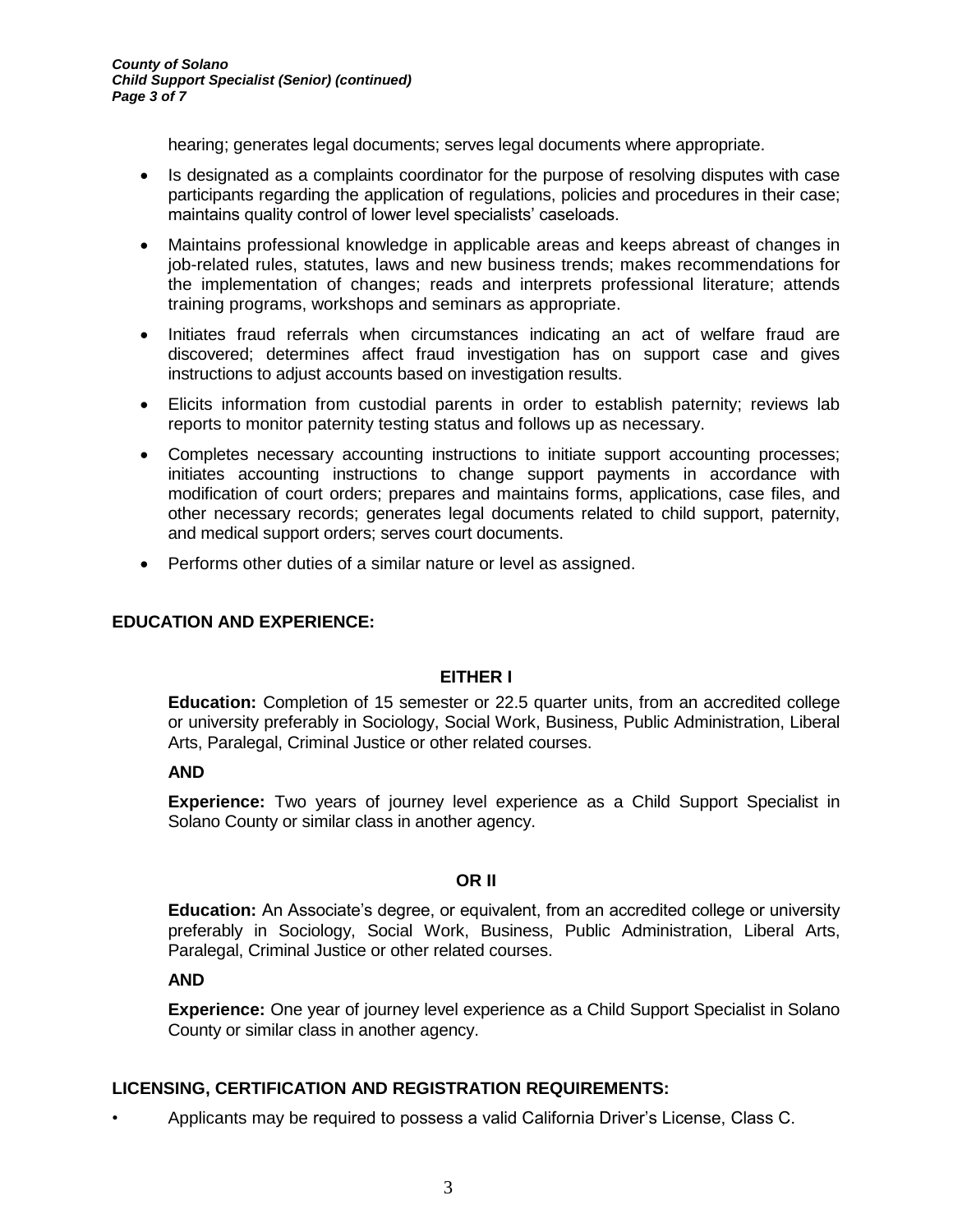#### *County of Solano Child Support Specialist (Senior) (continued) Page 4 of 7*

Note: All licenses, certificates and registrations must be kept current while employed in this class.

# **REQUIRED KNOWLEDGE, SKILLS AND ABILITIES:**

#### **Knowledge of:**

- Collection and enforcement of family support payments and the establishment and enforcement of medical support.
- Civil and criminal law, procedures and regulations, which pertain to the enforcement of family, support cases; legal terminology and legal forms and documents used to enforce support; methods and techniques used to effectively locate absent parents, relatives and related persons.
- Methods and techniques used in interviewing individuals to discover information pertinent to the establishment of responsibility for child support payments, location and financial status of the responsible party.
- Customer service techniques for dealing with customers, often in a difficult or confrontational situation.
- Standard and accepted principles of leadership, on-the-job training, and work review.
- The use of sources to research assets and obligations.
- Child support collection procedures and methods of collecting and adjusting delinquent accounts.
- Legal terminology and legal forms, and documents used to establish and enforce support.
- Methods and techniques used to effectively locate absent parents, relatives and related persons.
- Practices and techniques used in training staff, and in preparation of training modules and quick reference guides
- Standard office procedures, practices, equipment, personal computers, and software. Time and caseload management skills.
- Financial record keeping procedures; modern office practices and procedures.
- Basic mathematics for developing, preparing and completing numerical and/or statistical reports. Algebra and basic accounting.
- English composition, spelling, grammar, vocabulary, and punctuation for both written and oral communications.
- Formats and appropriate terminology for written communications such as business correspondence, policies, procedures and narrative reports.

#### **Skills and/or the Ability to:**

- Apply federal, state or local laws, ordinances, codes, procedures and rules in order to secure current and delinquent family support payments and establishment of paternity.
- Effectively interview custodial and non-custodial parents in order to secure information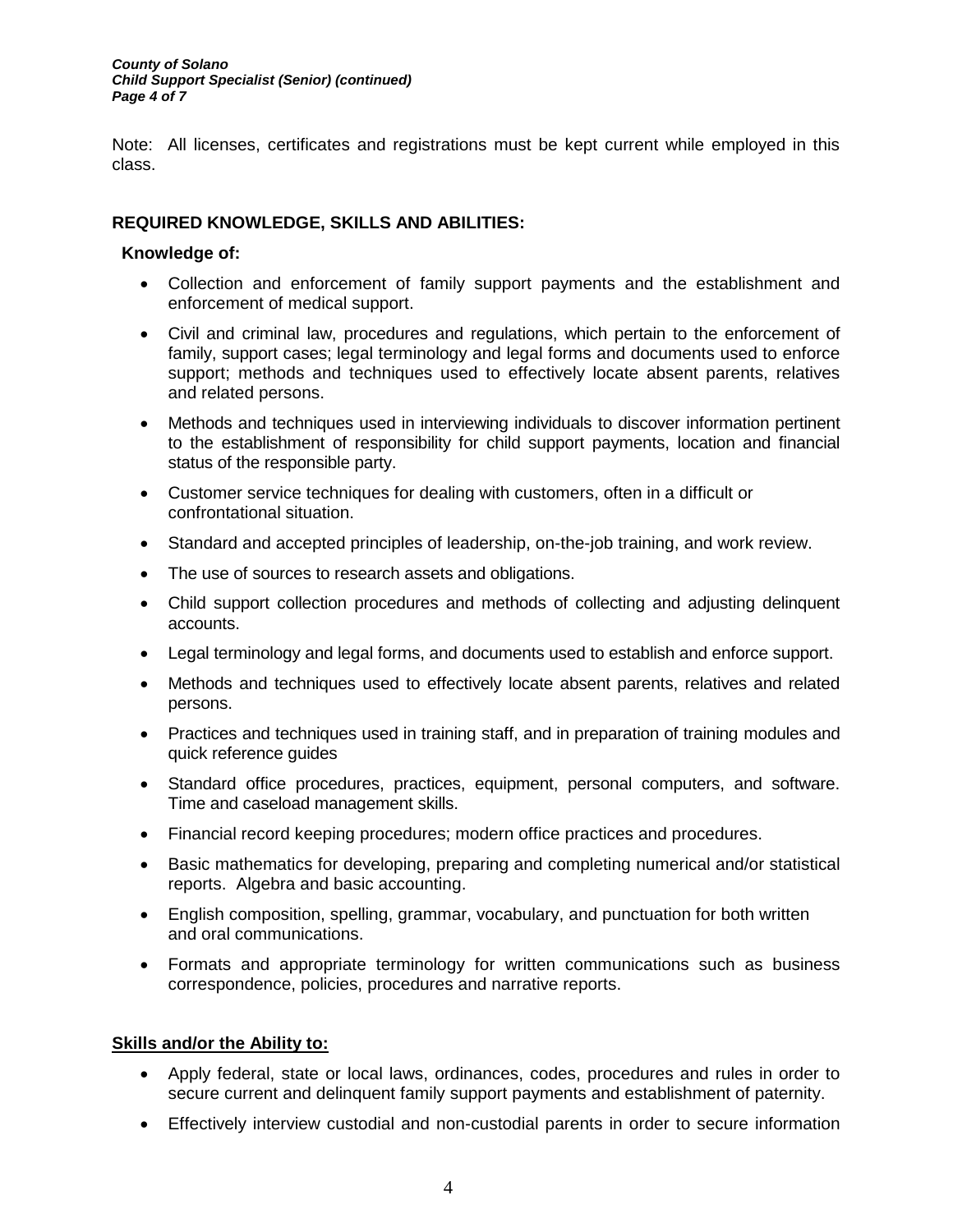required to collect support payments.

- Maintain confidentiality of records and information per pertinent laws/regulations.
- Maintain accurate records and document actions taken.
- Distribute work and provide work directions, review work performance and conduct of staff, and provide on-the-job training to staff.
- Establish and maintain effective working relationships with those contacted in the performance of required duties.
- Comply with court mandated due process standards.
- Communicate with and explain technical information to individuals from a wide variety of educational and cultural backgrounds; effectively interview individuals in order to secure information required to effectuate the collection of child support payments; exercise tact, diplomacy, and flexibility.
- Effectively locate individuals, assets and court orders for support.
- Research information on the whereabouts of absent parents, custodial parents, children, and duplicate cases.
- Make logical determinations from financial statements on the amount of support payments.
- Monitor support payment records to ensure compliance with court orders.
- Make logical determinations from financial statements on the amount of family support payments.
- Monitor child support payment records to ensure compliance with court orders.
- Evaluate case records and, if default occurs, initiate and prepare appropriate civil or criminal action; prepare administrative legal documents.
- Prepare correspondence and convey facts and information.
- Deal with stressful situations and potentially hostile people.
- Prepare relevant legal documents.
- Develop and implement procedures for new and existing program activities.
- Use independent judgment and discretion.
- May make presentations to staff and the public verbally and in writing to explain policies, procedures and case management techniques.
- Train and advise other staff in the processes and procedures utilized to perform family support case work.
- Testify in court.
- Operate office equipment including a personal computer, copy and fax machines and printers.
- Safely operate a motor vehicle.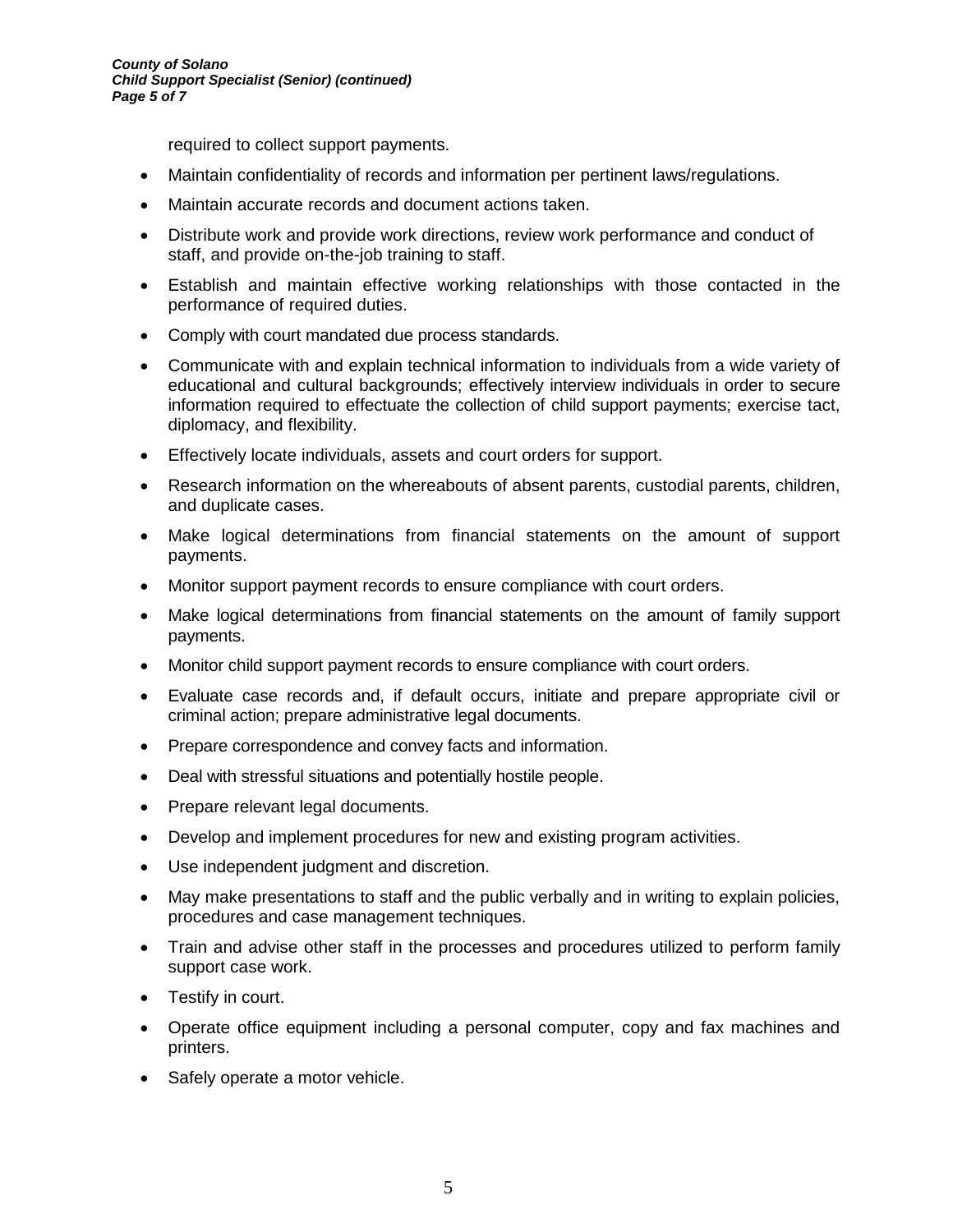### **PHYSICAL REQUIREMENTS:**

- Mobility and Dexterity: Positions in this class typically require stooping, kneeling, reaching, standing, walking, fingering, grasping, feeling (i.e. sense of touch), and repetitive motion.
- Lifting, Carrying, Pushing and Pulling -- Light Work: Employees in this class will be exerting up to 20 pounds of force occasionally and/or up to 10 pounds of force frequently, and/or a negligible amount of force constantly to move objects.
- Vision: Positions in this class require the employee to have close visual acuity, with or without correction, to prepare and analyze data and figures, transcribe, view a computer terminal, read, etc. Positions in this class also require employees to have depth perception in order to operate a motor vehicle.
- Hearing/Talking: Positions in this class require the employee to perceive the nature of sounds at normal speaking levels with or without correction, and have the ability to receive detailed information through oral communication. Positions in this class require the employee to express or exchange ideas by means of the spoken word.

# **WORKING CONDITIONS:**

- Office Work: Employees in this class will most often be working in an office setting.
- Traffic Hazards: Employees in this class may be required to operate a vehicle and thus will be subject to traffic hazards while driving.
- Disruptive/Confrontational Human Contacts: Employees in this class may be subject to disruptive and confrontational people.

# **OTHER REQUIREMENTS:**

- Background Checks: The County may conduct a background check and a reference check on candidates prior to appointment to a position within this classThe background check may include the State of California Department of Justice, the Federal Bureau of Investigation (FBI), the Child Abuse Central Index (CACI), and criminal checks in any City/County where the applicant has lived, worked or gone to school.
- Independent Travel: Incumbents are required to travel independently, for example, to perform work at other work sites, to attend meetings with other County employees, to attend meetings with community organizations, etc.
- Hours of Work: Incumbents may be required to work weekends, holidays, irregular hours, on-call, and after normal business hours.
- Child Abuse Reporting: Selectees for employment must, as a condition of employment, sign a statement agreeing to comply with Section 11166 of the California Penal Code relating to child abuse reporting.
- Language Proficiency: Some positions allocated to this class will require the applicant to speak, read and write in a language other than English.

# **CLASS HISTORY AND CLASS INFORMATION:**

• Date Approved by the Civil Service Commission: November 2000